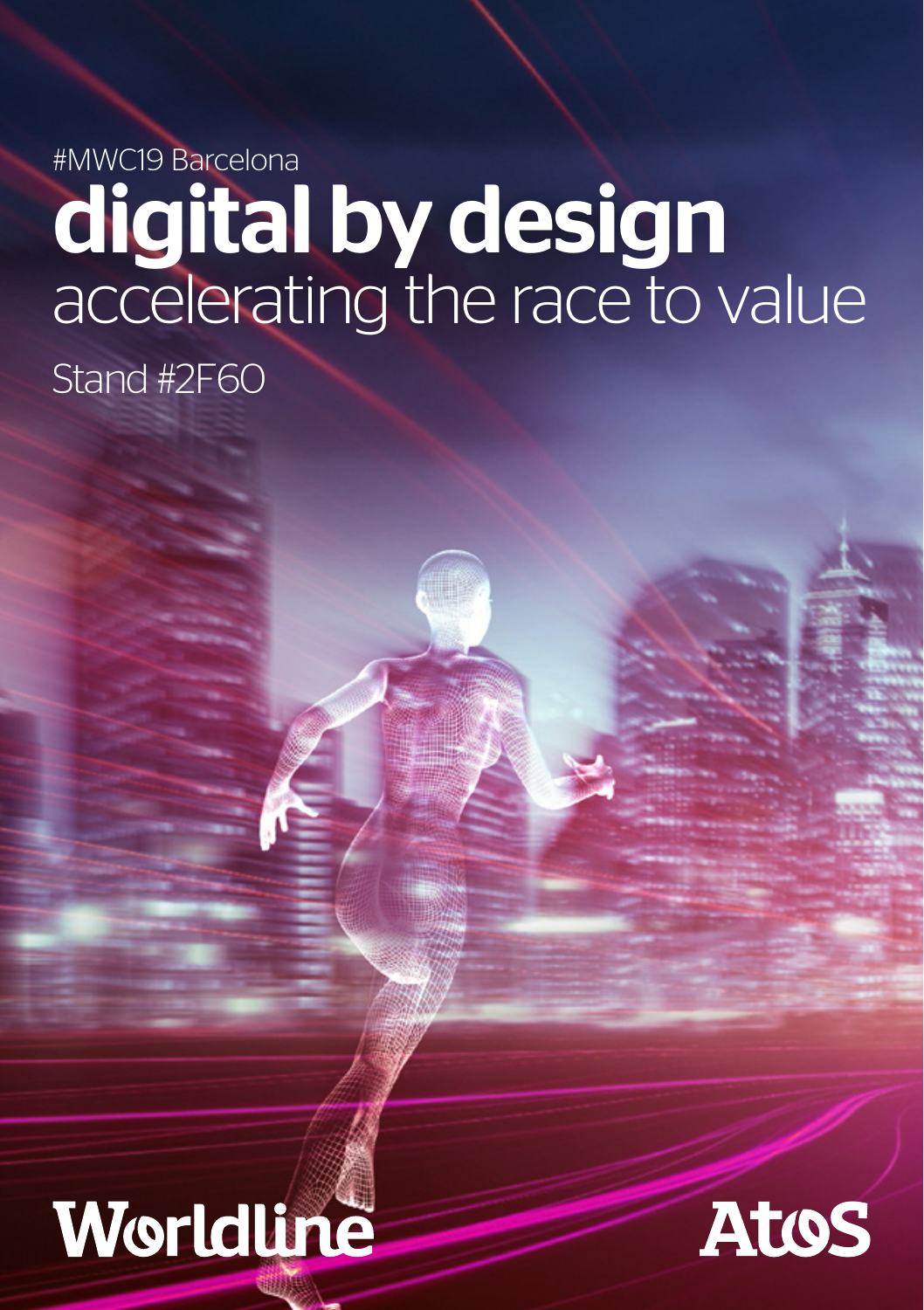At MWC19 Barcelona, we ask what it means for an organization to become **digital by design**. Our quests can explore an extensive range of real-world use cases in which digital innovation shapes everything from customer experience to network operation.

With 5G imminent, the pressure is on for every company to accelerate the race to value.

This brief guide introduces the themes and use cases which Atos and Worldline will showcase in Barcelona. Let us know which topics are particularly interesting to you, and we will make sure the relevant experts are on hand to share ideas and experience.

### THREE KEY THEMES

As business technologists, we will have a special focus on impact of three critical areas throughout MWC19:



Discover practical pathways to benefit from AI in activities as diverse as customer profiling, new business development and network management.

#### Artificial Intelligence The Internet-of-Things Edge Computing

Dig deep into how forwardthinking organizations can create new value with IoT offers, for consumer, commercial and civic clients.



See how this game-changing computing model transforms operations and delivery, exploiting the benefits of active proximity, virtualized network functions and anticipating 5G.

## CHOOSE FROM FIVE INNOVATION AREAS

With over twenty real-world use cases on show, we have topics to suit every telco business and technology specialist.

To make it easier for you to explore and discover, we have arranged all use-cases according to five critical innovation areas. To make the very best use of your time with Atos at MWC19 Barcelona, simply let us know which topics interest you the most.



### **CUSTOMER ENGAGEMENT**

Omni-channel campaign management, chatbots and frictionless payment experience can all help you boost loyalty and spend by improving customer experience.

#### **DATA-DRIVEN ORGANIZATION**

Increase new business opportunities by turning data into actionable insight in everything from crowd management to sentiment analysis.



#### **NETWORK TRANSFORMATION**

Only by using AI and virtualized computing models can you create the agile, high-performance networks your future business demands.

#### **FUTURE IT**

Data-intensive, 5G mobile futures need new approaches to both IT and IT sourcing, with Edge Computing gaining prominence as the go-to computing platform.

### $\odot$  $\circledcirc$

#### **NEW BUSINESS MODELS**

Explore the commercial and engagement models needed for new data-driven business - IoT and dynamic application management become the watchwords.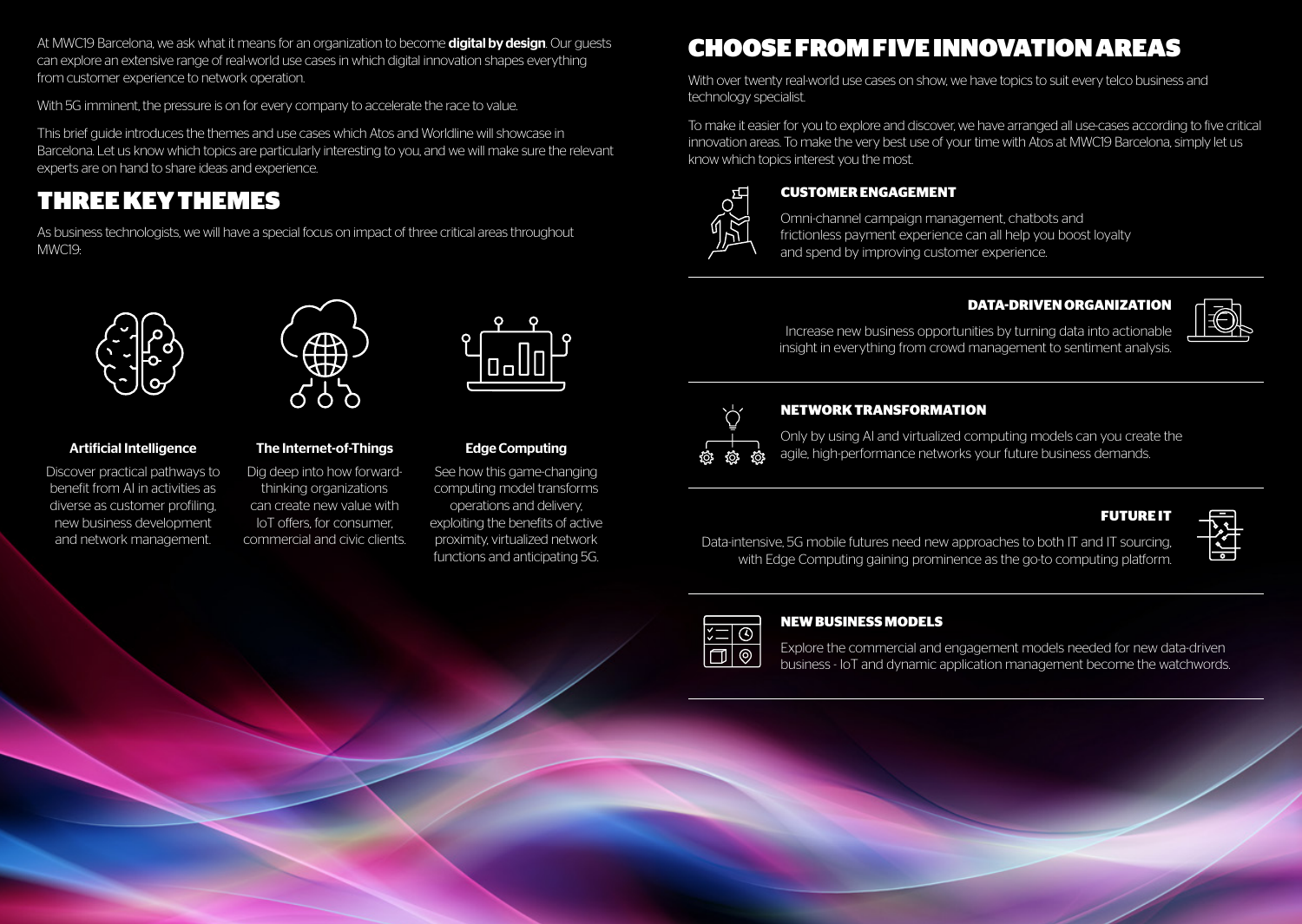## CUSTOMER ENGAGEMENT



### **BLOCKCHAIN**

Worldline was one of the first companies to offer commercially viable blockchain solutions. At MWC19 we will be showcasing blockchain use cases which support organizations across the complex transaction scenarios which lie at the heart of engagement with their customers.

With media consumption key to business success, media content managers need to manage everything from personal consumption and monetization to copyright. Other use cases build on innovative research into using blockchain in both ID and food traceability scenarios.

## **CHATBOT**

Atos communication and collaboration specialists Unify give you the chance to get hands on with their OpenScape Contact Center. See how this omni-channel system routes, tracks and handles phone, email and web-chat customer interactions.

Automation is key to success and Chatbots act as virtual agents, interpreting requests and directing customers to the most efficient, satisfying and cost-effective resolutions.



### **E-IDENTITY**

For any consumer, cybersecurity and web identification are critical concerns. See how Worldline security expertise and innovation make internet ID safe for customers and meet or exceed legal and regulatory obligations.

Our trust services focus on three domains: digital identity, digital signature and digital preservation.

### **MOBILITY AS A SERVICE**

Travel is changing. People are beginning to rely less on private vehicles, especially for urban journeys. Mobility as a Service is currently the concept that is shaking up today's transportation model. It puts the user at the center of the transport service to find the best travel option.

With its Mobility as a Service approach, see how Worldline gives Passenger Transport Operators or Passenger Transport Authorities the tools they need to capitalize on increasingly personalized and agile travel services in their customer offers. Worldline has developed the next-generation Digital Ticketing platform that will allow consumers to travel but also use many public services within cities, without the need to buy a ticket.



#### **NEW PAYMENT EXPERIENCE**

As the European leader in payments, Worldline takes innovation to another level. Check out our use of ultrasonic verification for P2P payments and discover our latest next-generation Android based payment and interaction device.

As FinTechs fight for dominance in smart payments, see how Worldline can help any institution take the advantage in everything from card-issuing and authentication through to integration with mainstream mobile payment systems.

#### **OMNI-CHANNEL MANAGEMENT**

Telco customers get more demanding every day. They expect great service, performance and consistency across every contact channel.



See how Atos works with leaders including Salesforce.com and Vlocity to deliver exceptional levels of service and consistency across all channels. As business technologists, we also help ensure our telco clients keep up to-the-minute with emerging technologies in this critical business area.



#### **REAL-TIME CAMPAIGNING**

For every CSP, actionable realtime intelligence now becomes a prerequisite for effective marketing. This becomes an even higher priority in new contextual and personalized marketing initiatives.

We'll be showing how real-time analytics combine with intelligent dashboards to deliver usable realtime intelligence. We've built this use case on BigIP by F5 and Ciena's BluePlanet.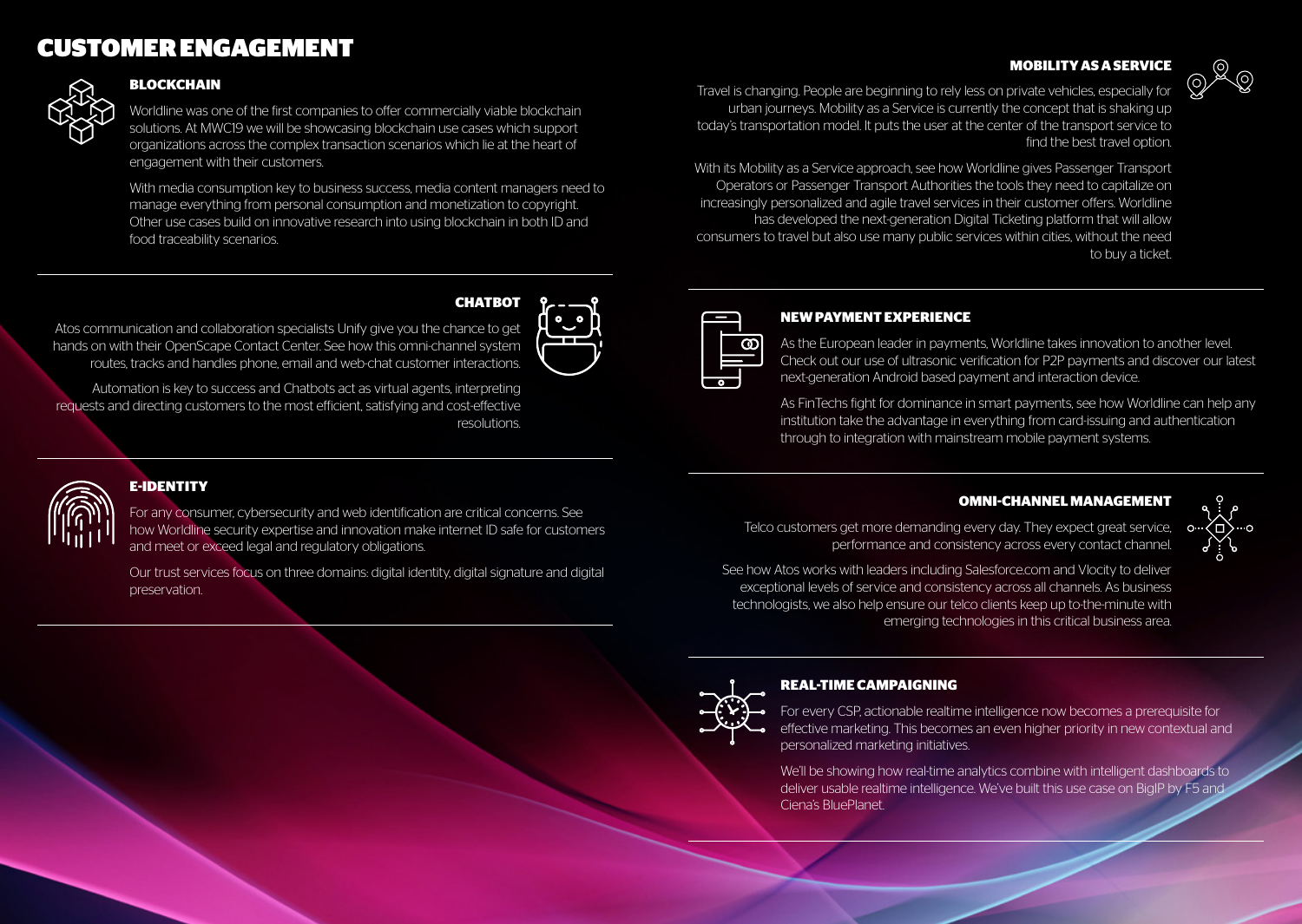## DATA-DRIVEN ORGANIZATION



#### **ARTIFICIAL INTELLIGENCE**

Telcos want near-immediate benefit and return from their analytics initiatives.

With this use case, discover how the Atos AI software suite accelerates adoption and return. With Atos Codex, we leverage machine learning to simplify both the build and deployment of AI applications across the telco resource, service and product layers, putting you on the fast-track to a genuinely data-driven business.



#### **CROWD MANAGEMENT**

With this use case we show telcos how to harvest customer and network data to create compelling B2B propositions.

With this invaluable data, telcos can create must-have services for retailers, transport providers, sports and cultural event organizers. Atos crowd analytics pinpoint patterns and behaviors –giving both telcos and their B2B customers the chance to engage subscribers with additional contextual services.



#### **CUSTOMER EXPERIENCE**

As business technologists with a specialist telco focus, Atos understands that the success for CSPs depends on maintaining the highest level of customer experience.

Find out more about our extended ecosystem of expertise and specialist partners in telco customer experience. Discover how our solutions span everything from prescriptive analytics at network level up to individual real-time interaction with customers based on artificial intelligence systems.



#### **REMOTE FIELD SERVICE**

Network operators still rely on the dedication and efficiency of their own and contracted-in field service teams. Atos was among the first to apply virtual and augmented reality for field service apps.

This use case shows how productivity rises in your field service teams, once engineers are empowered with virtual over-the-shoulder guidance, instant access to technical and service data, and enhanced reporting functions.

## NETWORK TRANSFORMATION



### **CLOUD WAN**

Today's distributed IT and hybrid cloud architectures need secure and agile communications. Only a software-defined WAN delivers the required combination of security, agility and performance.

This solution showcases the Atos Cloud WAN. Built on Cisco technology, it benefits from Atos extensive network design and management expertise. As a carrierindependent network, it offers CSPs and their enterprise clients an ideal communications platform for cloud or IoT services.

#### **EDGE COMPUTING**

Telcos must be ready to manage a data deluge in 5G applications.



This will require computing power on an unprecedented scale. Atos is fully prepared to deliver the necessary resource through its Multi-Access Edge Computing Data Centers.

See how this power is even further enhanced by the Atos Codex AI Suite. Using AI, we are able to dynamically orchestrate your computing resources, ensuring you always have the power you need when you need it.



#### **CRITICAL COMMUNICATION NETWORKS**

Private LTE and 5G are already becoming the preferred approach for critical communications, industrial IoT, enterprise, campus and public venues. These private LTE enterprise networks also give enterprises a jump start to 5G.

Atos Critical Communication Networks are built on our LTE portfolio. They allow CSPs to offer secure services which integrate vast and variable data streams from sensors, machines, people, drones, cameras or vehicles.

#### **CYBERSECURITY**



Security must be managed end-to-end. Atos provides on-demand managed security for both traditional connected use and for the rapidly-growing IoT. We provide encryption services for applications, virtual machines and databases and manage the complete security certificate lifecycle.

With this use case, we give a taste of the overall Atos cybersecurity proposition, with special emphasis on the embedded security so essential to the safe growth of the IoT.



#### **NETWORK FUNCTION VIRTUALIZATION**

For a digital-by-design telco, only NFV offers the affordable network agility which is central to sustainable success. Atos offers both the technology and services telcos need to deploy NFV and SDN.

With this use case, we pay particular attention to dealing with accelerated change: cloudification, for example, is a real game-changer right now. Explore the best way to build a foundation for affordable and responsive next generation networks.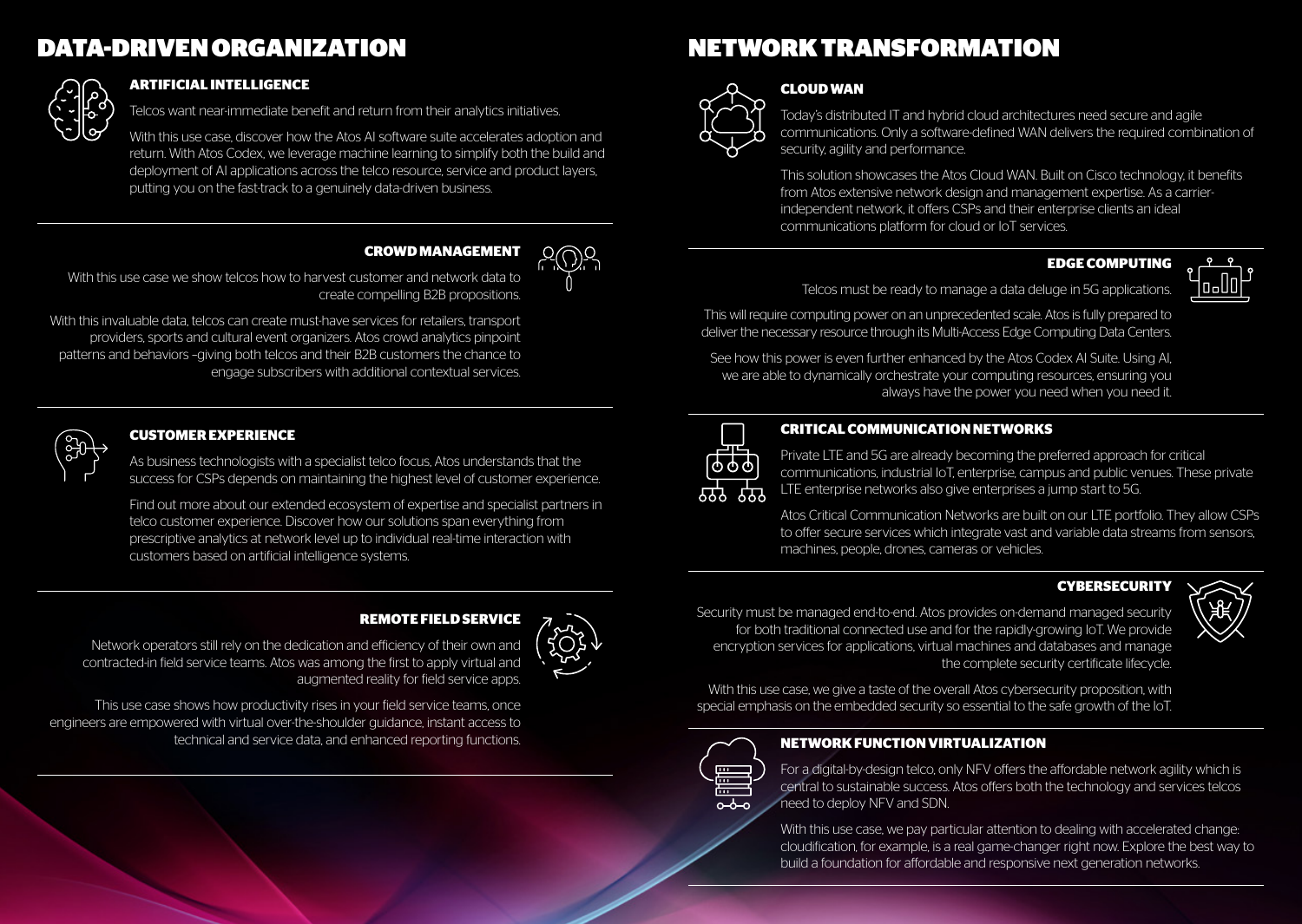### FUTURE IT

#### **OPERATIONAL EXCELLENCE**

Every successful telco is breaking down the barriers between network and IT operations. See how Atos is helping boost agility and reduce cost by introducing massive virtualization in both areas.

Automation, robotics and AI all play key roles in creating agile and effective network and IT operations. See how, with Atos as your partner, you will accelerate time-tomarket for new products and deliver quality customer experience.

**CLOUD MIGRATION**



#### **THE DIGITAL WORKPLACE**

Positioned by Gartner as a leader for managed workplace services, Atos helps organizations work effectively. Cloud delivery offers instant control over accounts and secures mobile access to a complete range of business applications and services. Utility modelling delivers cost-efficiency too.

Whether reimagining the workspace for your own employees, or crafting a workspace offer for your business customers, Atos is an expert guide.

#### **COLLABORATION WITH CIRCUIT**

Circuit gives you a complete and integrated collaboration environment: voice, video, chat, screen and file-share, and storage delivered through one app.

By offering Circuit as part of your own proposition, you give your business customers a compelling reason to make you their partner of choice. Circuit is easy to adopt and scale as a collaboration platform, making it ideal for both growing SMEs and major enterprises.



### **DIGITAL BSS**

While introducing IoT and 5G, operators need to be fast and flexible with easily configurable business models when developing and launching new digital services and introducing new partner offerings. All this is achieved through convergent charging/billing, a dynamic product catalog and a real-time data-driven architecture.

Atos Digital BSS helps telecom operators to optimize and de-risk their vendoragnostic transformation journey and eliminate the gap between digital business goals and BSS technology.



Take a closer look at Atos' rigorous and comprehensive suite of orchestrated hybrid cloud services. These ensure the agility, scalability and security required by any organization seeking to become digital by design.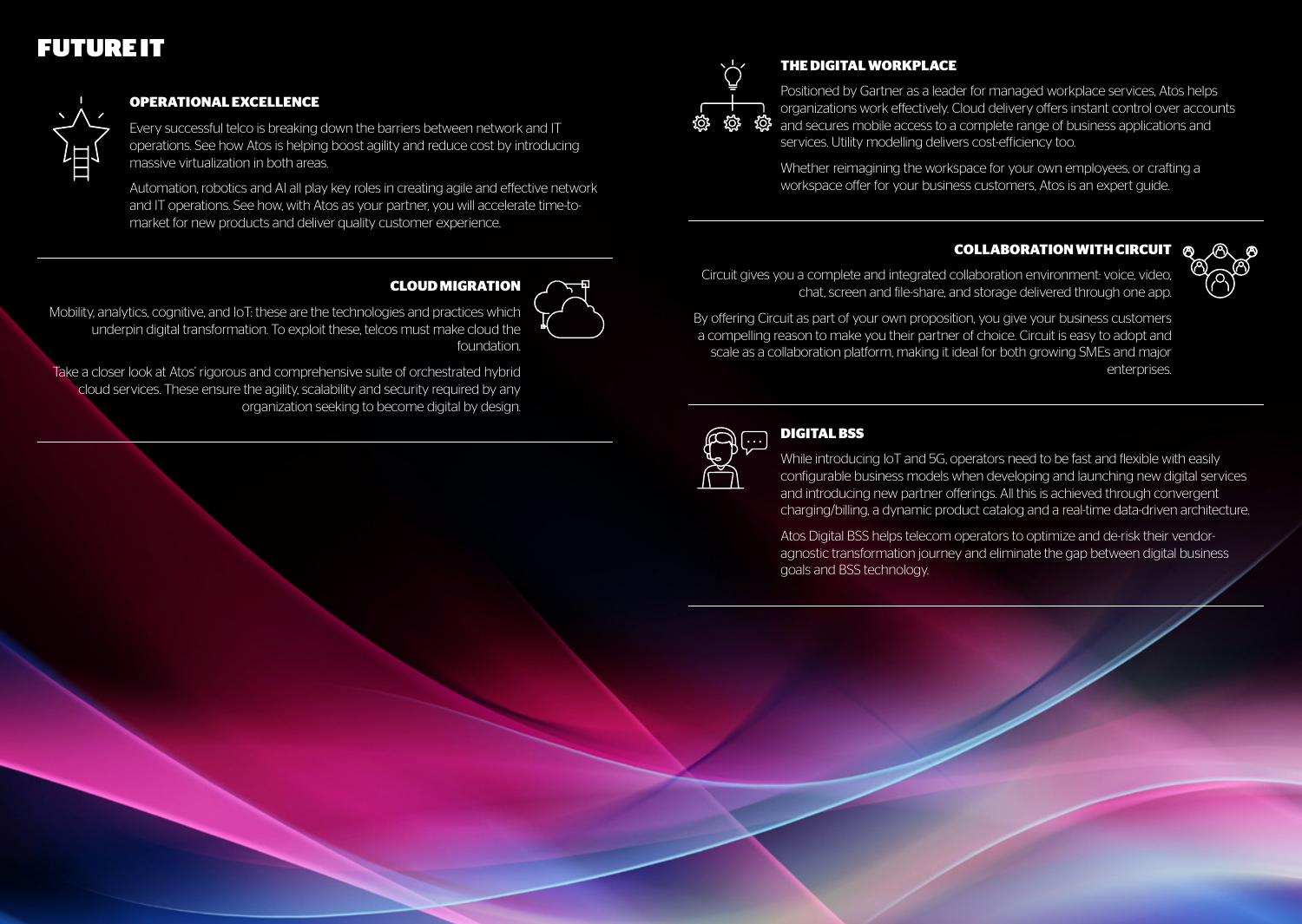### NEW BUSINESS MODELS



#### **CONSENT MANAGEMENT**

As CSPs offer an extending range of products and services, often through third-party partnerships, managing customer data becomes a critical legal requirement. Consent management is central to the regulatory landscape and has got even tougher since GDPR.

With the Worldline mobile messaging platform, consent management by SMS provides a rapid and efficient means to handle this essential function in processing confidential personal data.

## **IOT AND THE CONNECTED CONSUMER**



As the IoT gains momentum, we see a vast array of applications emerging which affect every aspect of our day-to-day lives. With this use case, we are showing off the

Impregnated with smart sensors, Wearlumb helps analyze posture and minimize the problems of lower back pain. The shirt transmits posture profiles via Bluetooth to deliver on-screen analysis and remedial posture guidance.



### **SMART HOSPITALITY**

It's easy for our most popular urban tourist destinations to become victims of their own success. Tourist density needs to be intelligently managed so that our cities can be enjoyed by visitors and residents alike.

With this mobile app, we show how the wealth of visitor data, much of it location and time-specific, can be used by policy makers and planners to optimize resources and tourist development.

## THE MWC AND BEYOND

With over twenty live use cases on show, we are sure that you will find plenty to explore with Atos at MWC19.

Use this summary guide to plan your visit – just let a member of the Atos team know your areas of interest, and we will introduce you to the relevant experts.

It's a huge event, and we appreciate that schedules get very busy. Do take time to visit us on stand #2F60, and remember, we can always arrange to spend time together after Barcelona. The worldwide network of Atos Business Technology Innovation Centers make great venues for more relaxed exploration of your digital transformation initiatives.

### MAKE YOUR FUTURE DIGITAL:

digital by design accelerate your race to value